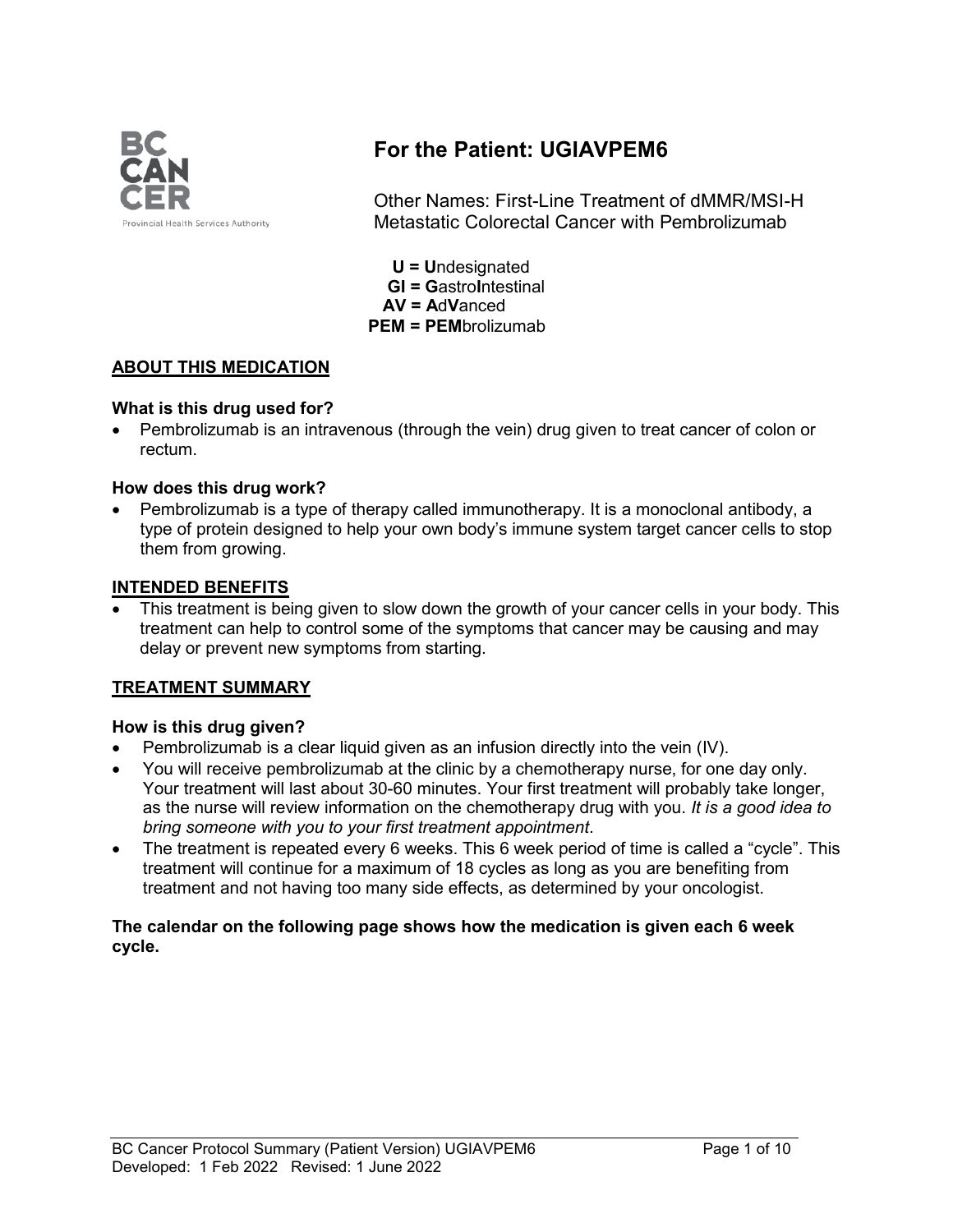| C                | <b>DATE</b> | <b>TREATMENT PLAN</b>                                                |
|------------------|-------------|----------------------------------------------------------------------|
| Y<br>$\mathbf c$ |             | $\triangleright$ Week 1 $\rightarrow$ Pembrolizumab IV on day 1 only |
| Е                |             | Weeks 2 to 6 $\rightarrow$ no treatment<br>$\blacktriangleright$     |

| $\mathbf{C}$ | <b>DATE</b> | <b>TREATMENT PLAN</b>                                                |
|--------------|-------------|----------------------------------------------------------------------|
| Υ<br>C       |             | $\triangleright$ Week 1 $\rightarrow$ Pembrolizumab IV on day 1 only |
| Е            |             | Weeks 2 to 6 $\rightarrow$ no treatment                              |

#### **Treatment is continued for a maximum of 18 cycles as long as you are benefiting from treatment and not having too many side effects.**

## **What will happen while I am being treated?**

- A blood test is done before starting each treatment cycle, usually at the time you see your oncologist.
- Your treatment may be interrupted based on your blood test results and/or other side effects.

# **SIDE EFFECTS AND WHAT TO DO ABOUT THEM**

Unexpected and unlikely side effects can occur with any drug treatment. The ones listed below are particularly important for you to be aware of as they are directly related to the common actions of the drug in your treatment plan.

You doctor will review the risks of treatment and possible side effects with you before starting treatment. The chemotherapy nurse will review possible side effects of the drug and how to manage those side effects with you on the day you receive your first treatment.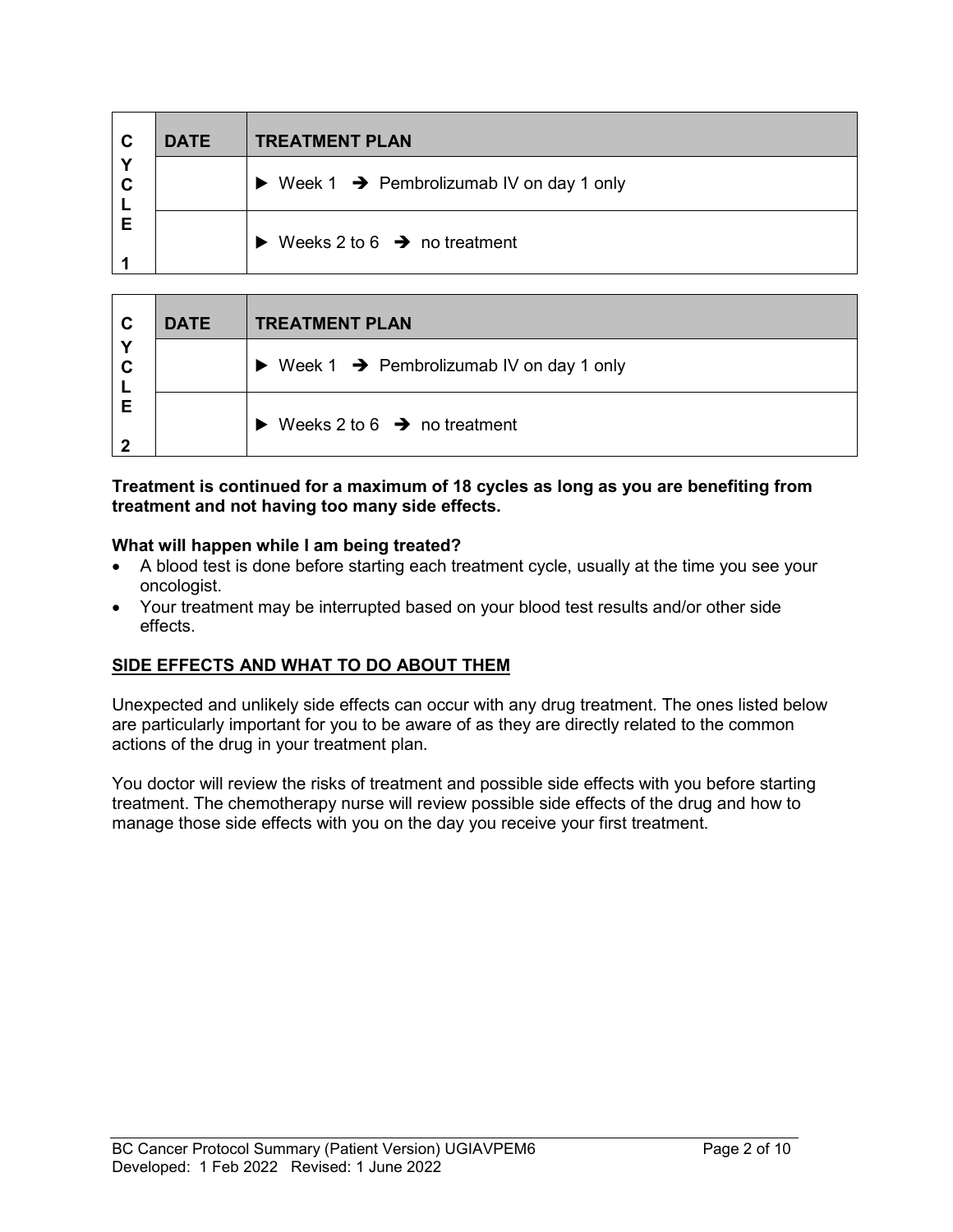# **Pembrolizumab may cause serious immune reactions against your own body (autoimmune) affecting many parts.**

# **What is the most important information I should know about SERIOUS SIDE EFFECTS?**

- Pembrolizumab can cause serious side effects in many parts of your body. These side effects are most likely to begin during treatment; however, side effects can show up months after your last treatment with pembrolizumab.
- *Tell* your doctor as soon as possible if you have any of serious side effects listed in the table below or your symptoms get worse.
- **Do not try to treat or diagnose symptoms yourself.** Getting medical treatment right away may keep the problem from becoming more serious.

| <b>SERIOUS SIDE EFFECTS</b>                                         | <b>How Common</b> |
|---------------------------------------------------------------------|-------------------|
| <b>DURING TREATMENT</b>                                             | is it?            |
| Inflammation of the intestines (colitis)                            | Common            |
| Symptoms may include:                                               | (less than 1 in   |
| diarrhea (loose stools) or more bowel movements than usual. Do not  | 10 but more than  |
| treat the diarrhea yourself.                                        | 1 in 100)         |
| blood or mucus in stools or dark, tarry, sticky stools<br>$\bullet$ |                   |
| severe stomach pain (abdominal pain) or tenderness                  |                   |
| Inflammation of the thyroid gland (hyperthyroidism, hypothyroidism) | Common            |
| Symptoms may include:                                               | (less than 1 in   |
| rapid heart beat<br>$\bullet$                                       | 10 but more than  |
| weight loss or gain<br>$\bullet$                                    | 1 in 100)         |
| increased sweating<br>$\bullet$                                     |                   |
| hair loss · feeling cold<br>$\bullet$                               |                   |
| constipation or diarrhea<br>$\bullet$                               |                   |
| your voice gets deeper<br>$\bullet$                                 |                   |
| muscle aches<br>$\bullet$                                           |                   |
| changes in sleep patterns                                           |                   |
| Inflammation of the pituitary gland (hypophysitis, hypopituitarism, | Common            |
| including secondary adrenal insufficiency)                          | (less than 1 in   |
| Symptoms may include:                                               | 10 but more than  |
| weight loss<br>$\bullet$                                            | 1 in 100)         |
| increased sweating, hot flashes<br>$\bullet$                        |                   |
| hair loss (includes facial and pubic)<br>$\bullet$                  |                   |
| feeling cold<br>$\bullet$                                           |                   |
| headaches that will not go away or unusual headache<br>$\bullet$    |                   |
| decreased sex drive<br>$\bullet$                                    |                   |
| vision problems<br>$\bullet$                                        |                   |
| excessive thirst and urination                                      |                   |
| Inflammation of the lungs (pneumonitis)                             | Common            |
| Symptoms may include:                                               | (less than 1 in   |
| shortness of breath                                                 | 10 but more than  |
| chest pain                                                          | 1 in 100)         |
| coughing                                                            |                   |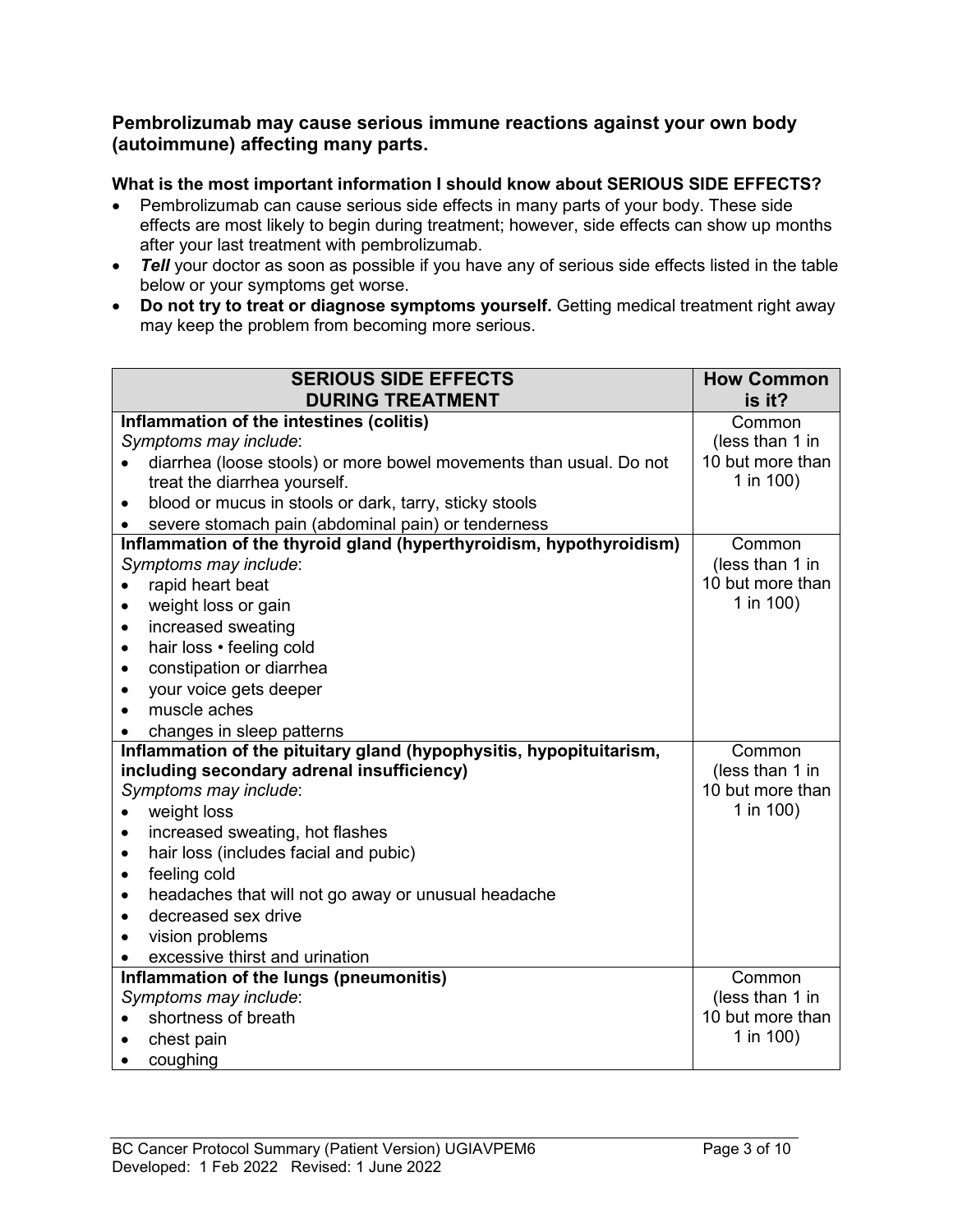| <b>SERIOUS SIDE EFFECTS</b><br><b>DURING TREATMENT</b>                                    | <b>How Common</b><br>is it?     |
|-------------------------------------------------------------------------------------------|---------------------------------|
| <b>Problems with muscles</b>                                                              | Common                          |
| Symptoms may include:                                                                     | (less than 1 in                 |
| rash                                                                                      | 10 but more than                |
| dry skin                                                                                  | 1 in 100)                       |
| Problems in other organs (nervous system, eyes)                                           | Common                          |
| Symptoms may include:                                                                     | (less than 1 in                 |
| tingling, numbness, lack of energy                                                        | 10 but more than                |
| changes in eyesight                                                                       | 1 in 100)                       |
| dizziness                                                                                 |                                 |
| Inflammation of the liver (hepatitis)                                                     | <b>Uncommon</b>                 |
| Symptoms may include:                                                                     | (less than 1 in                 |
| nausea or vomiting                                                                        | 100 but more                    |
| loss of appetite<br>٠                                                                     | than 1 in 1000)                 |
| pain on the right side of your stomach<br>$\bullet$                                       |                                 |
| yellowing of your skin or the whites of your eyes<br>$\bullet$                            |                                 |
| dark urine                                                                                |                                 |
| bleeding or bruise more easily than normal                                                |                                 |
| Inflammation of the kidneys (nephritis)                                                   | Uncommon                        |
| Symptoms may include:                                                                     | (less than 1 in                 |
| changes in the amount or colour of your urine                                             | 100 but more<br>than 1 in 1000) |
| Problems in the pancreas                                                                  | Rare                            |
| Symptoms may include:                                                                     | (less than 1 in                 |
| abdominal pain                                                                            | 1000 but more                   |
| nausea and vomiting                                                                       | than 1 in 10000)                |
| Blood sugar problems (type 1 diabetes mellitus)                                           | Rare                            |
| Symptoms may include:                                                                     | (less than 1 in                 |
| hunger or thirst                                                                          | 1000 but more                   |
| a need to urinate more often                                                              | than 1 in 10000)                |
| weight loss                                                                               |                                 |
| <b>Infusion reactions</b>                                                                 | Rare                            |
| Symptoms may include:                                                                     | (less than 1 in                 |
| Shortness of breath, itching or rash, dizziness, fever, wheezing,                         | 1000 but more                   |
| flushing, feeling like passing out, chills and may sometimes occur                        | than 1 in 10000)                |
| during the first pembrolizumab infusion.                                                  |                                 |
| Reactions are less common with later treatments.<br>$\bullet$                             |                                 |
| Tell your nurse or doctor <i>immediately</i> if you have a reaction during<br>٠           |                                 |
| your treatment.                                                                           |                                 |
| Your pembrolizumab may be temporarily stopped and then given more<br>$\bullet$<br>slowly. |                                 |
| You may be given other drugs to treat the reaction.                                       |                                 |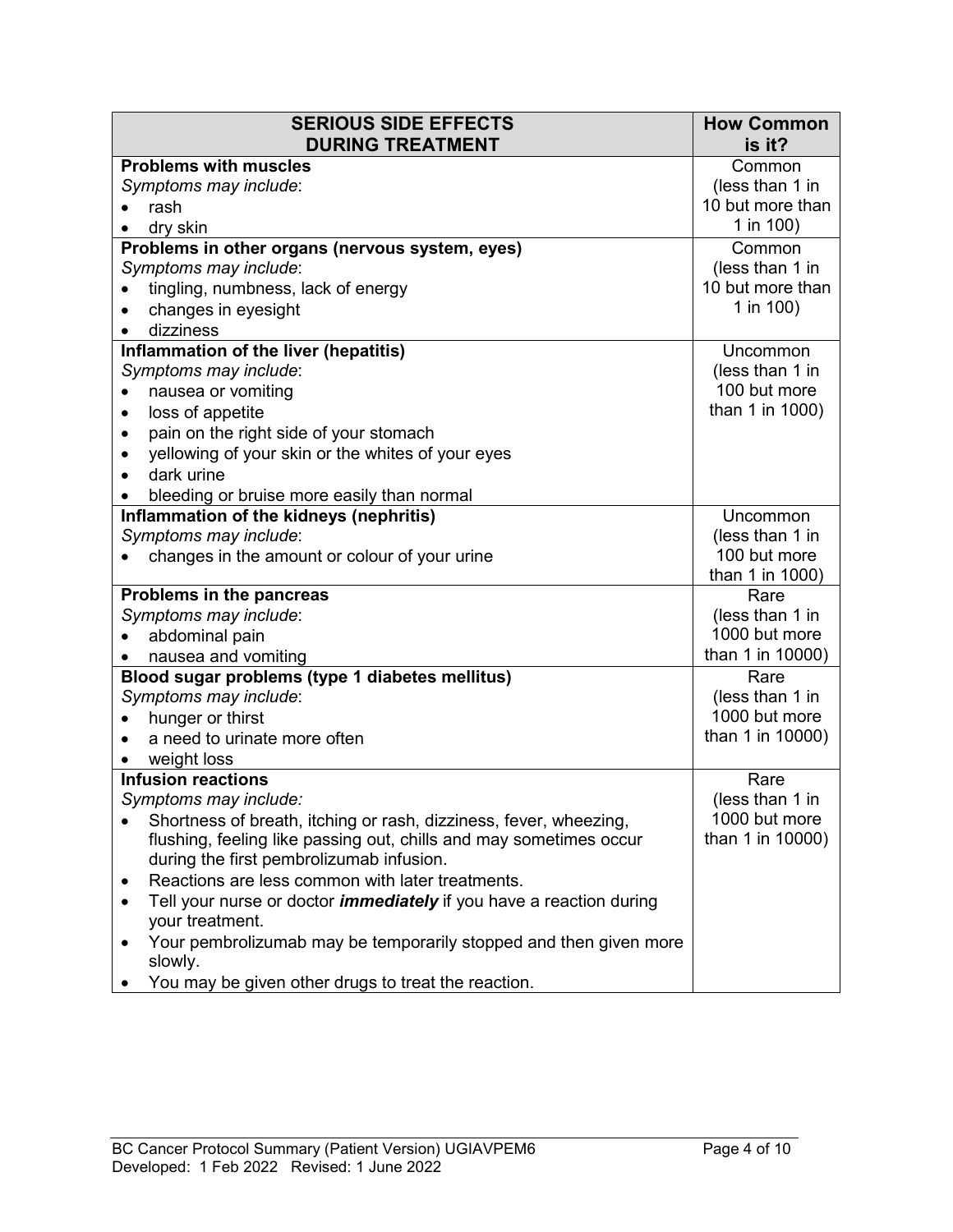| <b>OTHER SIDE EFFECTS</b><br><b>DURING TREATMENT</b>         | <b>MANAGEMENT</b>                                                                                                                                                                                                                                                                                                                                                                                                                                                                                                                                              |
|--------------------------------------------------------------|----------------------------------------------------------------------------------------------------------------------------------------------------------------------------------------------------------------------------------------------------------------------------------------------------------------------------------------------------------------------------------------------------------------------------------------------------------------------------------------------------------------------------------------------------------------|
| Pain or tenderness may occur where the<br>needle was placed. | Apply cool compresses or soak in cool water<br>for $15 - 20$ minutes several times a day.                                                                                                                                                                                                                                                                                                                                                                                                                                                                      |
| Nausea and vomiting may occur after your<br>treatment.       | You may be given a prescription for<br>antinausea drug(s) to take before your<br>chemotherapy treatment and/or at home. It is<br>easier to prevent nausea than treat it once<br>it has occurred, so follow directions closely.<br>Drink plenty of fluids.<br>Eat and drink often in small amounts.<br>Try the ideas in <b>Practical Tips to Help</b><br><b>Manage Nausea*</b><br>If nausea and vomiting is persistent and<br>you have other symptoms of hepatitis,<br>tell your doctor as soon as possible. (see<br>the table above for serious side effects.) |
| Fever may sometimes occur.                                   | • Take acetaminophen (e.g., TYLENOL <sup>®</sup> )<br>every 4-6 hours, to a maximum of 4 g (4000<br>mg) per day.<br>. If you have other symptoms of colitis, tell<br>your doctor as soon as possible. (see the<br>table above for serious side effects.)                                                                                                                                                                                                                                                                                                       |
| <b>Constipation may sometimes occur.</b>                     | • Exercise if you can.<br>• Drink plenty of fluids.<br>. Try ideas in Suggestions for Dealing with<br><b>Constipation.*</b><br>. If you have other symptoms of colitis, tell<br>your doctor as soon as possible. (see the<br>table above for serious side effects.)                                                                                                                                                                                                                                                                                            |
| Diarrhea may sometimes occur.                                | If diarrhea is a problem:<br>• Drink plenty of liquids.<br>• Eat and drink often in small amounts<br>• Avoid high fibre foods as outlined in Food<br><b>Ideas to Help Manage Diarrhea*</b><br>• If you have other symptoms of colitis, tell<br>your doctor as soon as possible. (see the<br>table above for serious side effects.)                                                                                                                                                                                                                             |
| Headache may sometimes occur.                                | • Take acetaminophen (e.g., TYLENOL <sup>®</sup> )<br>every 4-6 hours, to a maximum of 4 $g$ (4000<br>mg) per day.<br>• If headache is persistent and you have<br>other symptoms of inflammation of glands<br>or inflammation of the nerves, tell your<br>doctor as soon as possible. (see the table<br>above for serious side effects.)                                                                                                                                                                                                                       |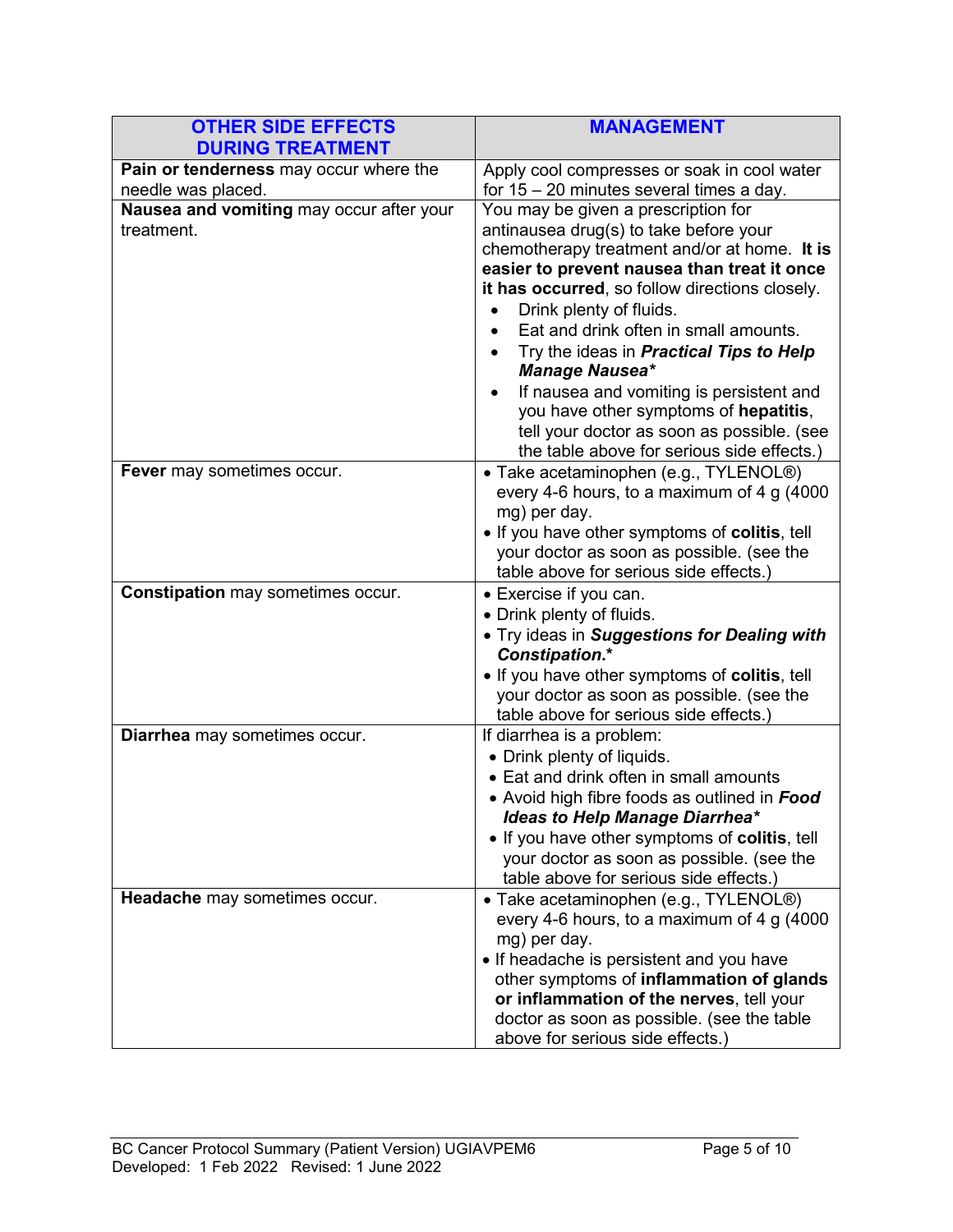| <b>OTHER SIDE EFFECTS</b><br><b>DURING TREATMENT</b> | <b>MANAGEMENT</b>                                                                                                                                                                                                                                                                                                                                         |
|------------------------------------------------------|-----------------------------------------------------------------------------------------------------------------------------------------------------------------------------------------------------------------------------------------------------------------------------------------------------------------------------------------------------------|
| Loss of appetite and weight loss are<br>common.      | • Try the ideas in Food Ideas to Help with<br><b>Decreased Appetite.*</b><br>• If loss of appetite is persistent and you have<br>other symptoms of hepatitis, tell your<br>doctor as soon as possible. (see the table<br>above for serious side effects.)                                                                                                 |
| <b>Tiredness</b> and lack of energy may occur.       | Do not drive a car or operate machinery if<br>$\bullet$<br>you are feeling tired.<br>Try the ideas in the handout titled<br><b>Fatigue/Tiredness*</b><br>If tiredness is persistent and you have<br>other symptoms of hepatitis or<br>inflammation of glands, tell your doctor<br>as soon as possible. (see the table above<br>for serious side effects.) |
| Hair loss is rare with pembrolizumab.                | If hair loss is a problem, refer to<br>$\bullet$<br><b>Resources for Hair Loss and</b><br><b>Appearance Changes.*</b>                                                                                                                                                                                                                                     |
| You may sometimes have trouble sleeping.             | Talk to your doctor if you continue to have<br>$\bullet$<br>trouble sleeping.<br>This will return to normal when you stop<br>$\bullet$<br>taking pembrolizumab.                                                                                                                                                                                           |

**\* Please ask your chemotherapy nurse, pharmacist or dietitian for a copy**

# **INSTRUCTIONS FOR THE PATIENT**

# **What other drugs or foods can interact with pembrolizumab?**

- Other drugs may interact with this treatment. Check with your doctor or pharmacist before you start or stop taking any other drugs including all prescription and non-prescription medicines, steroids or other medicines that lower your immune response, vitamins, and herbal supplements.
- The drinking of alcohol (in small amounts) does not appear to affect the safety or usefulness of this treatment.

# **Other important things to know:**

- **Before you are given pembrolizumab**, talk to your doctor or pharmacist if you:
	- have an active condition where your immune system attacks your body (autoimmune disease), such as ulcerative colitis, Crohn's disease, lupus, rheumatoid arthritis or sarcoidosis.
	- take other medicines that make your immune system weak. Examples of these may include steroids, such as prednisone or dexamethasone.
	- had an organ transplant, such as a kidney transplant.
	- have any other medical conditions.
- This treatment may cause sterility in men and menopause in women. If you plan to have children, discuss this with your oncologist before starting treatment.
- This treatment may damage sperm and may cause harm to the baby if used during pregnancy. It is best to use birth control while you are undergoing treatment and for **4**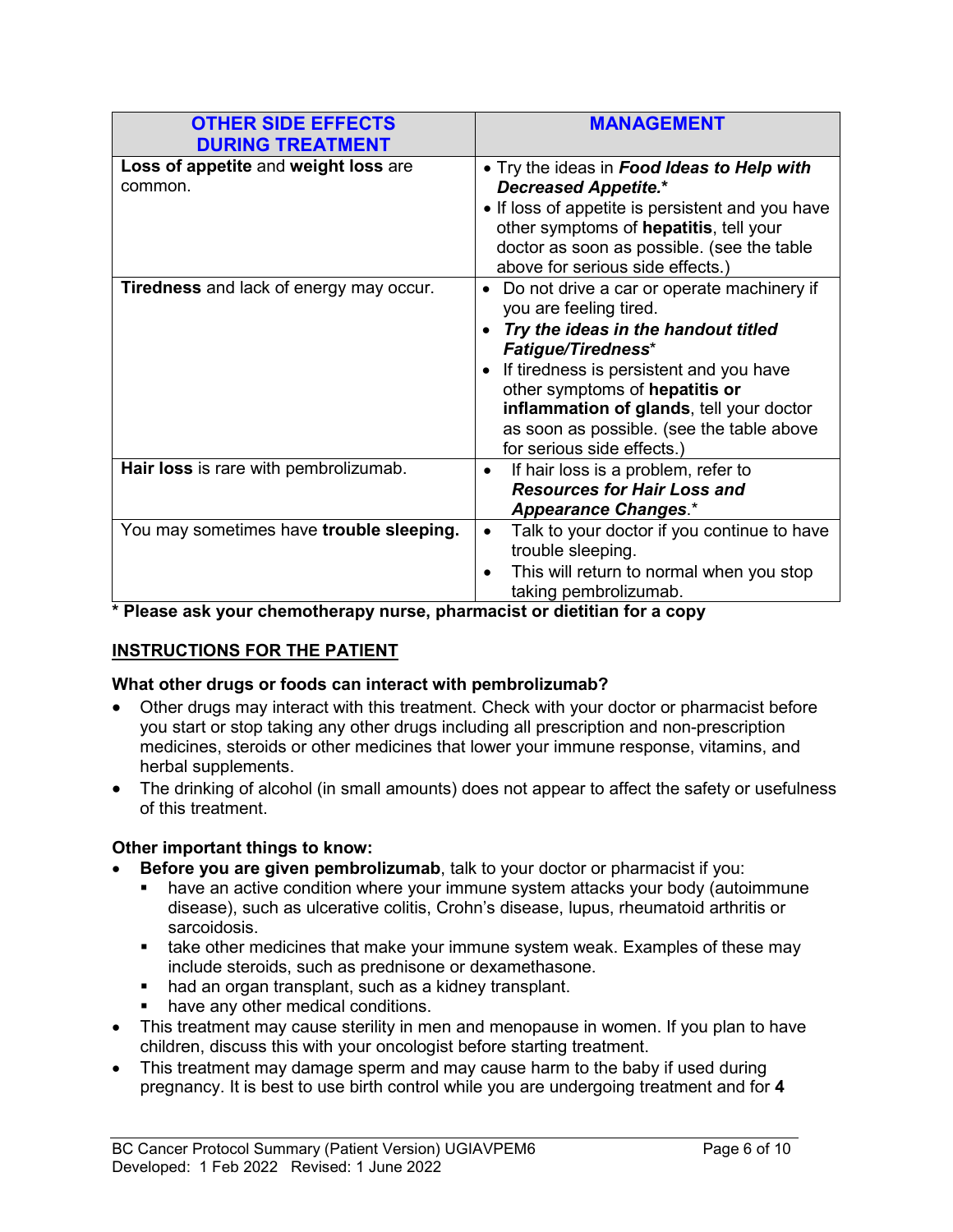**months** after the last dose. Tell your doctor right away if you or your partner becomes pregnant. Do not breast feed during treatment.

• Tell all doctors including dentists you see that you are being treated with pembrolizumab before you receive treatment of any form.

# **THE FOLLOWING INFORMATION IS VERY IMPORTANT**

# **SEE YOUR DOCTOR OR GET EMERGENCY HELP IMMEDIATELY IF YOU HAVE:**

- Signs of an allergic reaction (rare) soon after a treatment including dizziness, fast heart beat, face swelling, or breathing problems.
- Signs of an infection such as fever (over 100°F or 38°C by an oral thermometer), shaking chills; severe sore throat, productive cough (coughing up thick or green sputum); cloudy or foul smelling urine; painful, tender, or swollen red skin wounds or sores.
- Diarrhea or changes in bowel habits; black, tarry stools; blood or mucous in the stool; severe abdominal pain.
- Signs of lung problems such as new or worsening cough, chest pain, coughing blood, shortness of breath, or difficulty in breathing.
- Signs of kidney problems such as lower back or side pain, blood in the urine, swelling of feet or lower legs, or change in amount or colour of urine.
- Signs of blood sugar problems such as thirst and frequent need to pass urine.

# **SEE YOUR DOCTOR AS SOON AS POSSIBLE (DURING OFFICE HOURS) IF YOU HAVE:**

- Signs of anemia such as unusual tiredness or weakness.
- Signs of liver problems such as yellow eyes or skin, white or clay-coloured stools.
- Signs of thyroid problems such as unusual weight gain or loss, feeling hot or cold, deepened voice, or unusual tiredness or weakness.
- Changes in eyesight, eye pain, or redness.
- Skin rash, blisters, or itching.

# **CHECK WITH YOUR DOCTOR IF ANY OF THE FOLLOWING CONTINUE OR BOTHER YOU:**

- Headache not controlled with acetaminophen (e.g., TYLENOL®).
- Changes in skin colour (lightening).
- Irritability or forgetfulness.
- Decreased sex drive.

## **If you experience symptoms or changes in your body that have not been described above but worry you, or if any symptoms are severe, contact:**

#### **\_\_\_\_\_\_\_\_\_\_\_\_\_\_\_\_\_\_\_\_\_\_\_\_\_\_\_\_\_\_\_\_at telephone number:\_\_\_\_\_\_\_\_\_\_\_\_\_\_\_\_\_\_\_**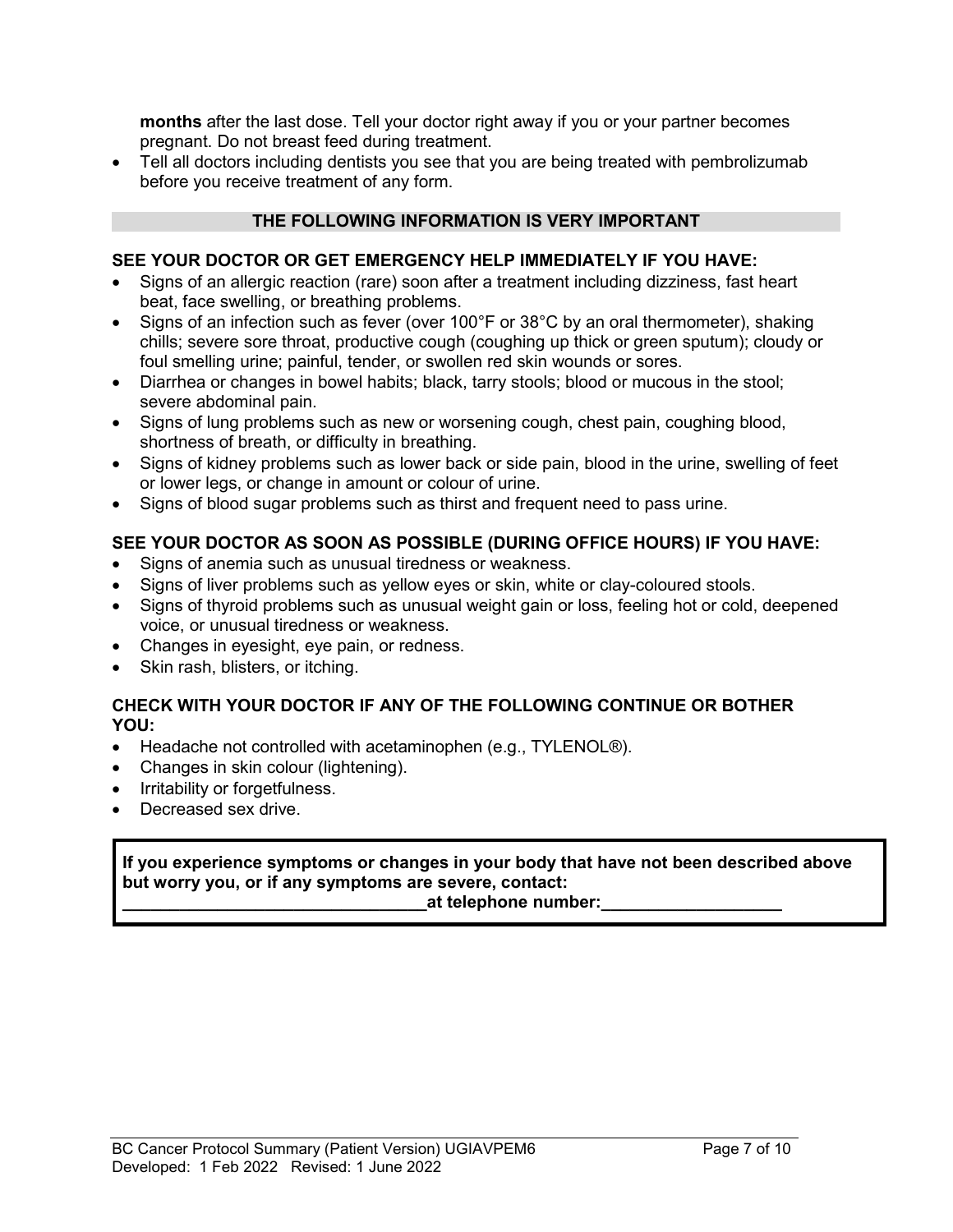| <b>BC</b><br>CAN<br><b>MEDICAL</b><br><b>ALERT</b><br>QER<br><b>Provincial Health Services Authority</b><br>NAME                                                    | SEVERE IMMUNE-MEDIATED ADVERSE REACTIONS<br>Including enterocolitis, intestinal perforation, hepatitis,<br>dermatitis<br>including toxic epidermal)<br>necrolysis),<br>neuropathy, endocrinopathy, pneumonitis,<br>myositis,<br>myocarditis and toxicities in other organ systems. Duration<br>of risk after treatment is unknown. |
|---------------------------------------------------------------------------------------------------------------------------------------------------------------------|------------------------------------------------------------------------------------------------------------------------------------------------------------------------------------------------------------------------------------------------------------------------------------------------------------------------------------|
| has received<br>CHECKPOINT INHIBITOR IMMUNOTHERAPY:<br>Immune-Mediated Adverse Reactions<br>ALWAYS CARRY THIS CARD AND SHOW TO<br>PHYSICIANS INCLUDING ANESTHETISTS | FOR MORE INFORMATION:<br>www.bccancer.bc.ca/health-professionals/professional-resources/cancer-drug-manual<br>Rev Aug 2018                                                                                                                                                                                                         |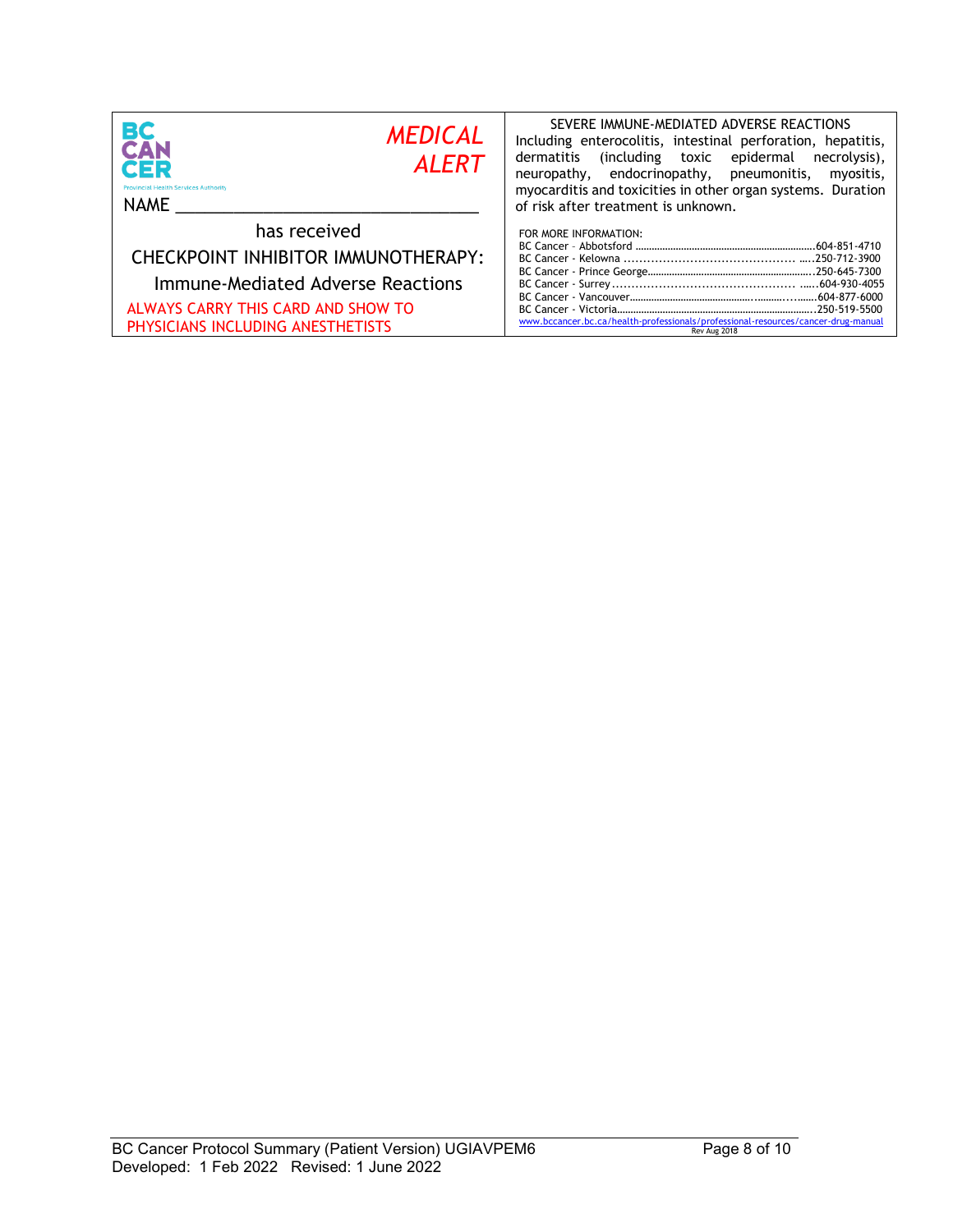| To Whom It May Concern:                                                                                                                |                                                                                                                                                                                     |
|----------------------------------------------------------------------------------------------------------------------------------------|-------------------------------------------------------------------------------------------------------------------------------------------------------------------------------------|
|                                                                                                                                        |                                                                                                                                                                                     |
|                                                                                                                                        |                                                                                                                                                                                     |
|                                                                                                                                        |                                                                                                                                                                                     |
|                                                                                                                                        |                                                                                                                                                                                     |
|                                                                                                                                        |                                                                                                                                                                                     |
|                                                                                                                                        |                                                                                                                                                                                     |
| toxicities which may be life threatening and require urgent management.                                                                | This patient is receiving immunotherapy at the BC Cancer and is at risk of immune-related                                                                                           |
|                                                                                                                                        | Immunotherapy toxicities are different from those encountered with standard chemotherapy<br>or targeted therapies. The immune system may become dysregulated during immunotherapy   |
|                                                                                                                                        | treatment, leading to symptoms and findings which mimic autoimmune disorders. Adverse                                                                                               |
|                                                                                                                                        | events can occur during or following treatment and can be life threatening. Any organ system                                                                                        |
| in the body is at risk including, but not limited to:                                                                                  |                                                                                                                                                                                     |
| Lungs (pneumonitis, pleuritis, sarcoidosis)                                                                                            |                                                                                                                                                                                     |
| Gastrointestinal (colitis, ileitis, pancreatitis)<br>Liver (hepatitis)                                                                 |                                                                                                                                                                                     |
| Skin (rash, Stevens-Johnson syndrome)                                                                                                  |                                                                                                                                                                                     |
|                                                                                                                                        | Endocrine (hypophysitis, adrenal insufficiency, hypo/hyperthyroidism, type 1 diabetes mellitus)                                                                                     |
| Renal (interstitial nephritis)<br>Blood (hemolytic anemia, thrombocytopenia, neutropenia)                                              |                                                                                                                                                                                     |
|                                                                                                                                        | Neurologic (encephalitis, Guillain-Barré syndrome, meningitis, myasthenia gravis, neuropathy)                                                                                       |
| Musculoskeletal (myositis, arthritis)                                                                                                  |                                                                                                                                                                                     |
| Cardiovascular (pericarditis, myocarditis, vasculitis)<br>Ophthalmologic (uveitis, scleritis, episcleritis, conjunctivitis, retinitis) |                                                                                                                                                                                     |
|                                                                                                                                        | Management of immune-related toxicities necessitates prompt coordination with a medical                                                                                             |
|                                                                                                                                        | oncologist with initiation of high dose corticosteroids, and may require referral to the<br>appropriate subspecialty. If you suspect your patient is presenting with immune-related |
|                                                                                                                                        | toxicity, please contact the patient's medical oncologist directly or if after hours contact the                                                                                    |
|                                                                                                                                        | on-call physician, or as per your local centre's process (next page). Additional information on                                                                                     |
|                                                                                                                                        | immunotherapy toxicity treatment algorithms is located at the end of the above posted                                                                                               |
| protocol at www.bccancer.bc.ca.                                                                                                        |                                                                                                                                                                                     |
|                                                                                                                                        |                                                                                                                                                                                     |
| BC Cancer Systemic Therapy Program                                                                                                     | 1/2                                                                                                                                                                                 |
| Developed: 28 Nov 2017<br>Revised:<br>www.bccancer.bc.ca                                                                               |                                                                                                                                                                                     |